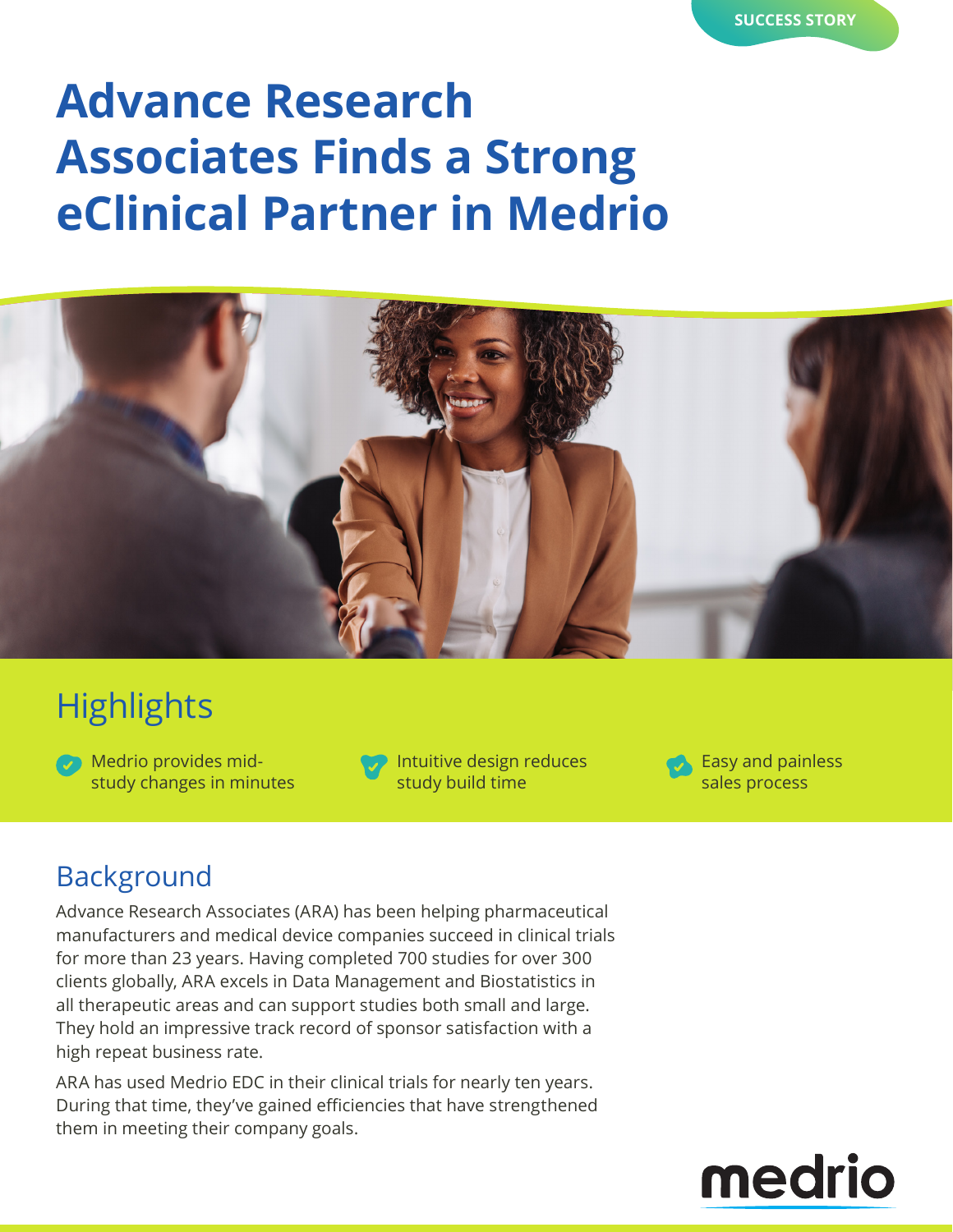Overall, Every month of lead time ahead of a competitor can mean controlling considerably higher market share over the long term.

### **Challenges**

Pharmaceutical and medical device researchers broadly acknowledge the competitive advantage that comes with being first to market. Every month of lead time ahead of a competitor can mean controlling considerably higher market share over the long term. For this reason, clinical research sponsors seek to expedite the clinical trial process with contract research organizations (CROs) that can complete studies rapidly and with high-quality data.

To meet sponsor needs, a central challenge for ARA is keeping timelines on schedule and costs as low as possible. Especially when working with smaller companies that have limited resources, saving time and money can have an immense impact on a trial's success.

To deliver consistent results and ultimately create lasting relationships with sponsors, ARA needs fast and flexible eClinical tools. Having the ability to set up studies easily, collect data accurately, and make mid-study changes without study downtime saves their clients time and money – and increases the likelihood of repeat business and referrals.

**The ease of entering data and making changes is crucial to staying on time and budget. In Medrio, we can make changes in a matter of minutes or hours, which is why our clients keep coming back to us."**

> *-Michelle Stoddard, Sr. Director, Clinical Data Management, Advance Research Associates*

## Why Medrio?

Cumbersome EDC software often results in slow and inaccurate data collection, which is why many CROs rank intuitive design as a high priority. A significant factor contributing to Medrio's appeal to ARA is researchers' ability to build studies themselves through an intuitive drag-and-drop interface. This feature allows them to reduce study build time by up to one half compared to other systems. It also provides a critical measure of control, since there is no need for programming or outside professional services. ARA has found Medrio especially useful in studies with less intricate casebooks and databases.

On top of this, ARA found value in Medrio's ability to make mid-study changes easily and rapidly. This capacity has provided a competitive advantage in retaining high satisfaction with sponsors. "The ease of entering data and making changes due to things like amendments is crucial to staying on time and budget," says Stoddard. "We can make changes in a matter of minutes or hours, which is why our clients keep coming back to us."

Finally, ARA highlighted Medrio's transparent pricing structure. They've found the sales process easy and painless and appreciate that there are no hidden fees for the additional modules they occasionally need.